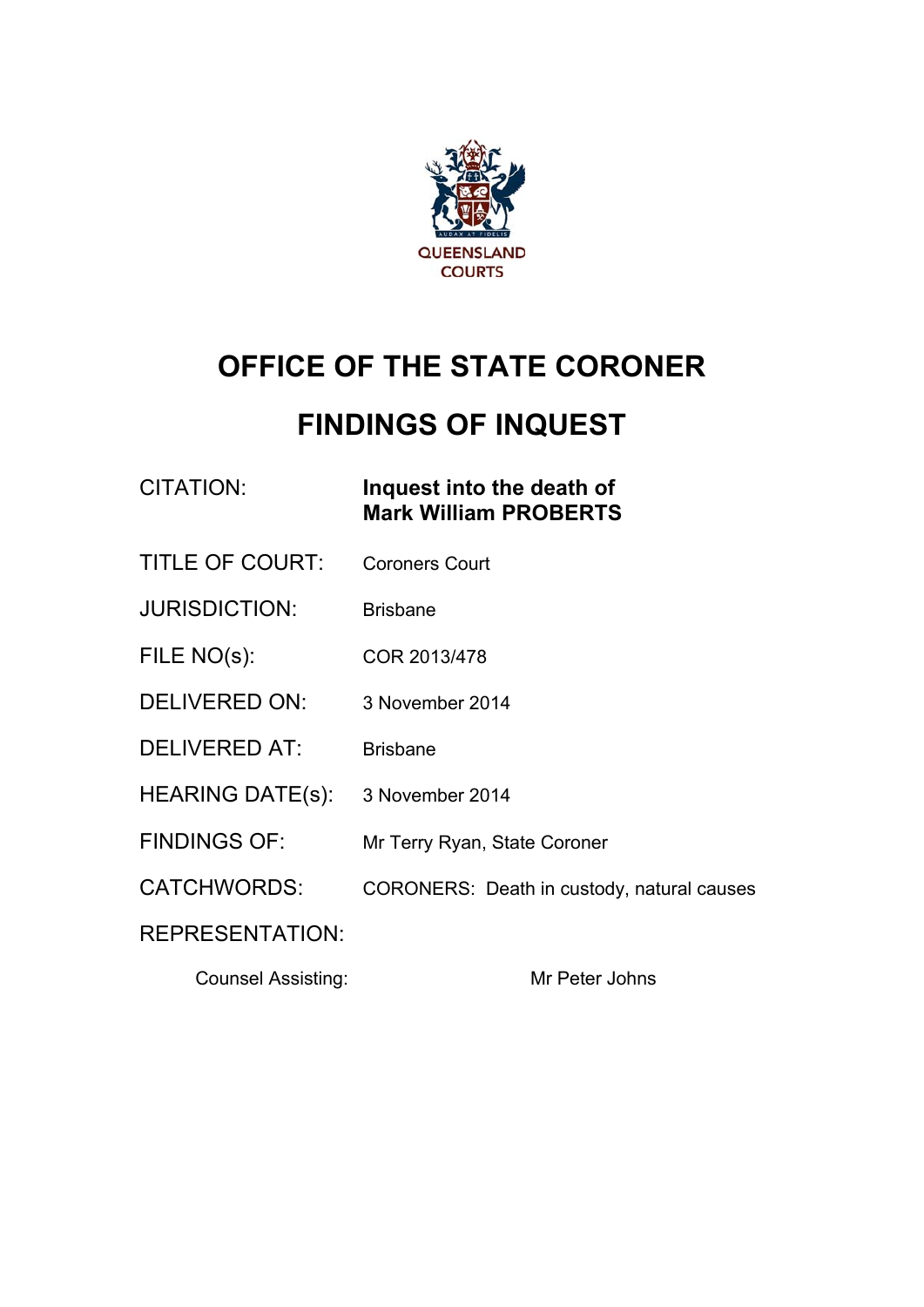## **Table of Contents**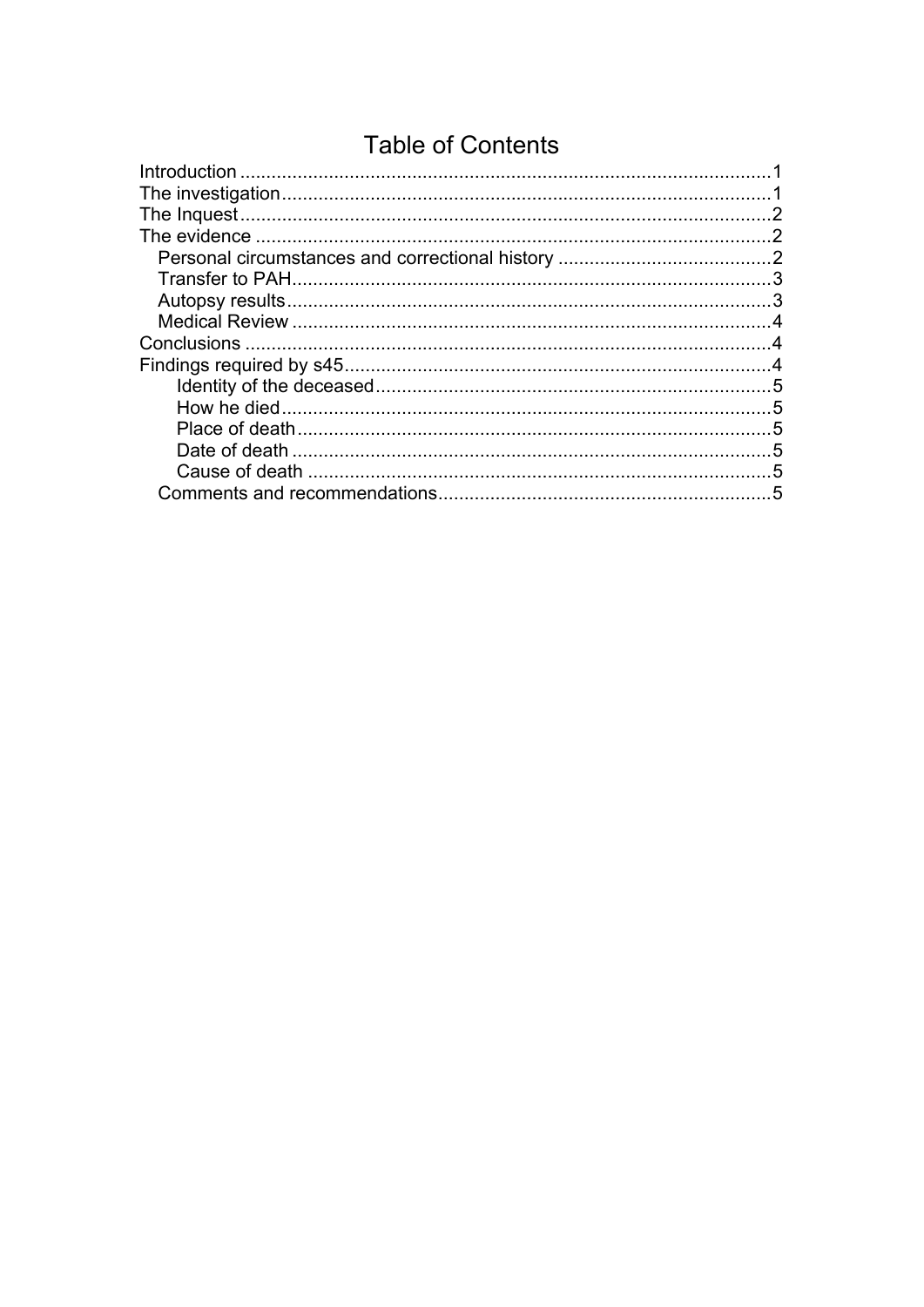The *Coroners Act 2003* provides in ss. 45 and 47 that when an inquest is held into a death in custody, the coroner's written findings must be given to the family of the person who died, each of the persons or organisations granted leave to appear at the inquest and to various officials with responsibility for the justice system. These are my findings in relation to the death of Mark William Proberts. They will be distributed in accordance with the requirements of the Act and posted on the web site of the Office of the State Coroner.

## **Introduction**

Mark Proberts was 52 years of age when he died at the Princess Alexandra Hospital (PAH) on 6 February 2013.

A week prior to his death Mr Proberts had been transferred to hospital from the Arthur Gorrie Correctional Centre (AGCC). He had been returned to that corrective services facility in early January 2013 following the revocation of his parole.

Multiple chronic medical conditions had left Mr Proberts' organs in a weakened state. Although his medical condition was managed by staff at AGCC, the acute onset of more serious symptoms led to his transfer to PAH in late January 2013. There, the source of a severe infection was identified. However, the seriousness of Mr Proberts' co-morbidities limited treatment options when he began suffering cardiac failure.

These findings:

- confirm the identity of the deceased person, how he died, and the time, place and medical cause of his death;
- consider whether any third party contributed to his death;
- determine whether the authorities charged with providing for the prisoner's health care adequately discharged those responsibilities; and
- consider whether any changes to procedures or policies could reduce the likelihood of deaths occurring in similar circumstances or otherwise contribute to public health and safety or the administration of justice.

## **The investigation**

An investigation into the circumstances leading to the death of Mr Proberts was conducted by Detective Sergeant Seery from the Queensland Police Service (QPS) Corrective Services Investigation Unit (CSIU). He submitted a report to my Office and this was tendered at the inquest.

CSIU detectives Seery and Anderson attended PAH when notification of Mr Proberts' death was received. They established formal identification of the deceased and organised forensic officers to photograph the body in situ.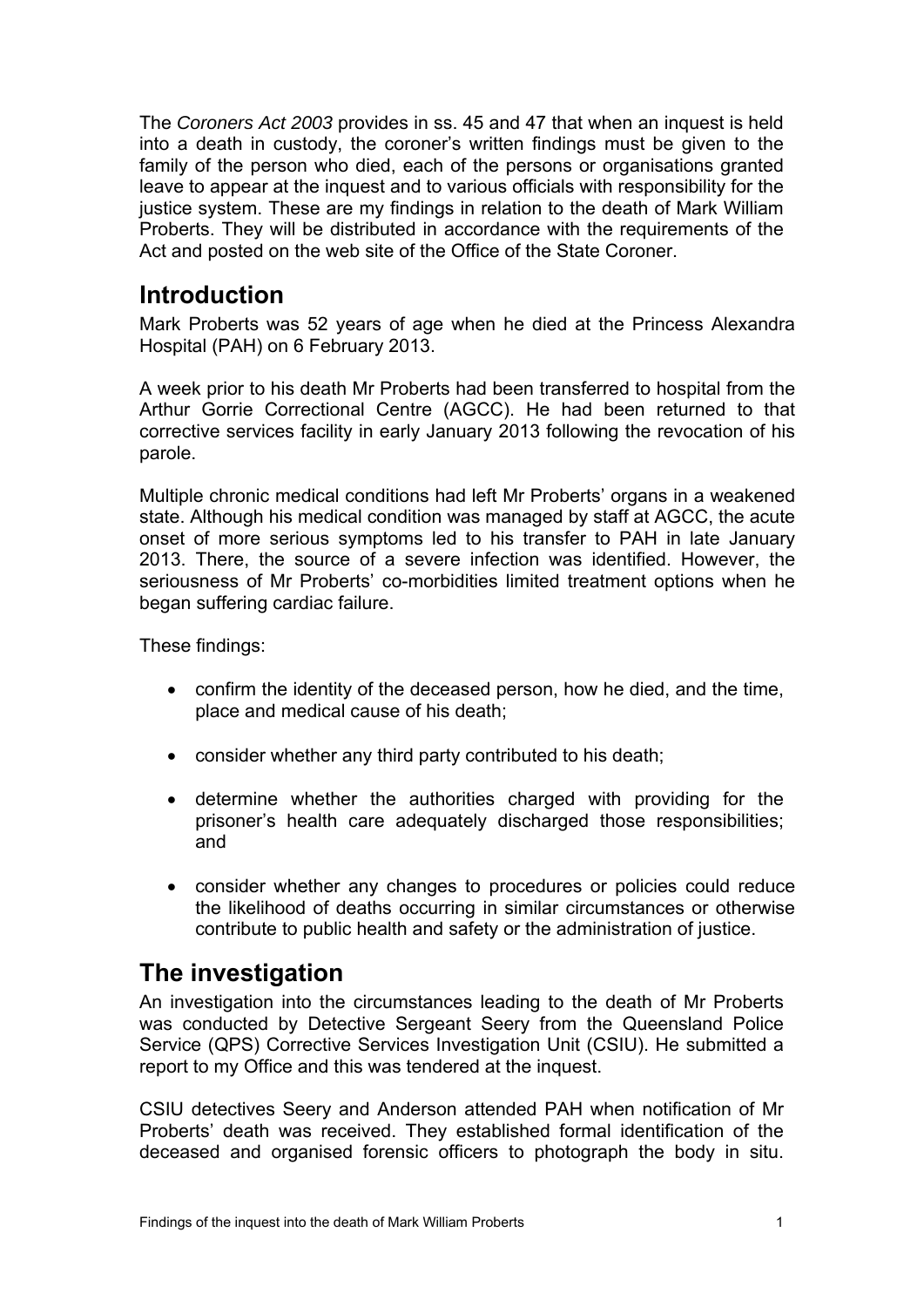Arrangements were made for all medical documentation to be provided to police and statements were obtained from relevant medical staff.

Similar procedures were adopted at AGCC where medical records were seized along with general prison records pertaining to Mr Proberts. A statement was taken from Mr Proberts' brother.

At the request of counsel assisting, Dr Anne-Louise Swain, an independent medical practitioner from the Queensland Health Clinical Forensic Medicine Unit, examined Mr Proberts' medical records from AGCC and PAH and reported on them. Her findings are detailed below.

I am satisfied that the investigation was thoroughly and professionally conducted and that all relevant material was accessed.

## **The Inquest**

An inquest was held in Brisbane on 3 November 2014. All of the statements, records of interview, medical records, photographs and materials gathered during the investigation were tendered at the inquest. Oral evidence was heard from the investigating police officer, Detective Sergeant Andy Seery. Submissions were received from Counsel Assisting and the represented parties.

I am satisfied that all the material necessary to make the requisite findings was placed before me at the inquest.

## **The evidence**

### *Personal circumstances and correctional history*

Mark William Proberts was born on 22 January 1961 in Gympie, the eldest of 6 children. He was educated in Brisbane and worked for Queensland Rail and in other short term jobs. In 1985 he was injured in a serious fall on a building site. His family consider that the idleness and boredom that resulted from this injury led to a life of drugs, alcohol and anti-social behaviour.

Mr Proberts' criminal history was comprised of offences associated with alcohol use. It appears to have worsened from 2010. In November 2012 Mr Proberts was imprisoned for the twelfth time. The head sentence was five months though he was released a short time later on parole. A public nuisance offence on New Year's Day 2013 appears to have led to the revocation of this parole, and on 8 January 2013 Mr Proberts was returned to AGCC to serve the remaining months of his November 2012 sentence.

Medical records tendered at the inquest show that Mr Proberts was medically assessed on arrival and the following day commenced treatment for ulceration to his feet. It was known that he had a long history of alcohol abuse and suffered from chronic diabetes, liver disease and hypertension.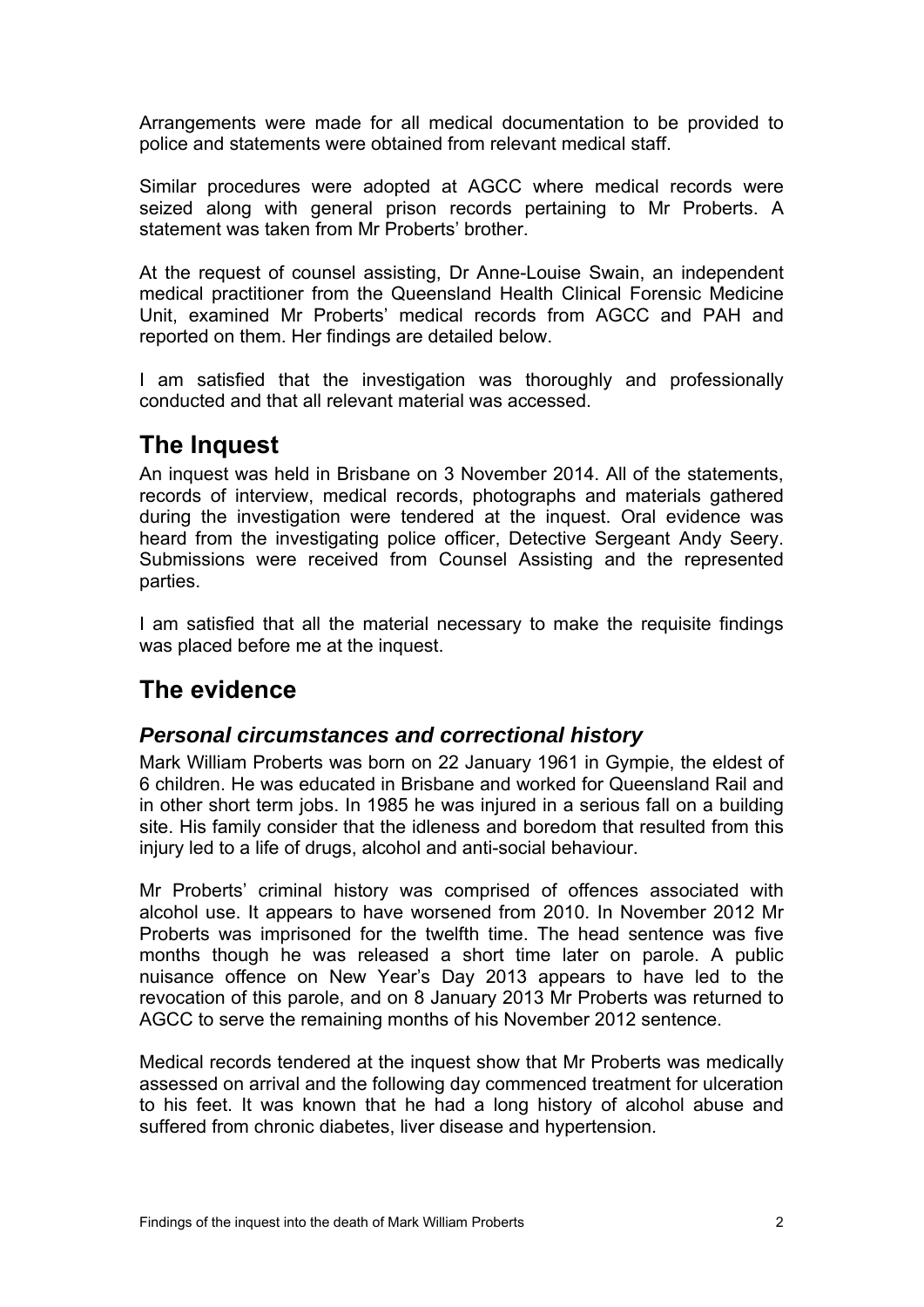Mr Proberts saw a doctor on 14 January 2013 who recommended twice weekly changes to the dressings on his foot ulcers. This was commenced on 17 January 2013, as per the management plan. On 22 January 2013 Mr Proberts refused to attend the medical centre as scheduled. He again refused the following day which prompted a 'case discussion' involving medical and nursing staff. It was agreed that Mr Proberts would be encouraged to attend the medical centre every three days for the dressings on his feet to be changed, though not forced to do so in the short term.

## *Transfer to PAH*

On 29 January 2013 Mr Proberts attended the AGCC medical centre complaining that he felt sick. He looked very unwell to the medical staff and they promptly called an ambulance which transported Mr Proberts to PAH.

On arrival at PAH Mr Proberts was diagnosed as being septic. Triple antibiotic therapy was commenced while investigations took place to identify the source of the sepsis. On 30 January 2013, Mr Proberts was transferred to the Intensive Care Unit and appeared to show some improvement. Blood cultures identified the specific bacteria responsible for the sepsis and the antibiotic treatment was changed to penicillin.

Mr Proberts was experiencing abnormal heart rhythms but refused to have an electrocardiogram and then refused to take his prescribed medication. He was transferred to the coronary care unit on 2 February 2013 where his health remained precarious. He suffered chest pains from 3 February 2013 and on 5 February 2013 a repeat echocardiogram identified mitral valve vegetation and severe mitral valve regurgitation. An ultrasound of the liver was suggestive of cirrhosis.

That evening he suffered further chest pain and an ECG indicated ischaemia, possibly due to an embolic event. In the context of the severe endocarditis and likely cirrhosis it was agreed that Mr Proberts was not suitable for "active invasive" treatment.

Despite treatment over the following 24 hours Mr Proberts' condition deteriorated. Further assessment indicated that he was unlikely to survive surgery and he died at 9:15pm on the evening of 6 February 2013.

#### *Autopsy results*

An external autopsy examination was carried out on 8 February 2013 by an experienced forensic pathologist, Dr Philip Storey.

A post mortem CT scan was conducted. Samples of blood were taken and subjected to toxicological analysis. This revealed drugs expected to be prescribed during hospital treatment and all were at therapeutic levels.

Dr Storey examined the PAH records and the offender medical files from AGCC. He noted that bruising on the body corresponded to sites of medical intervention consistent with the treatment described.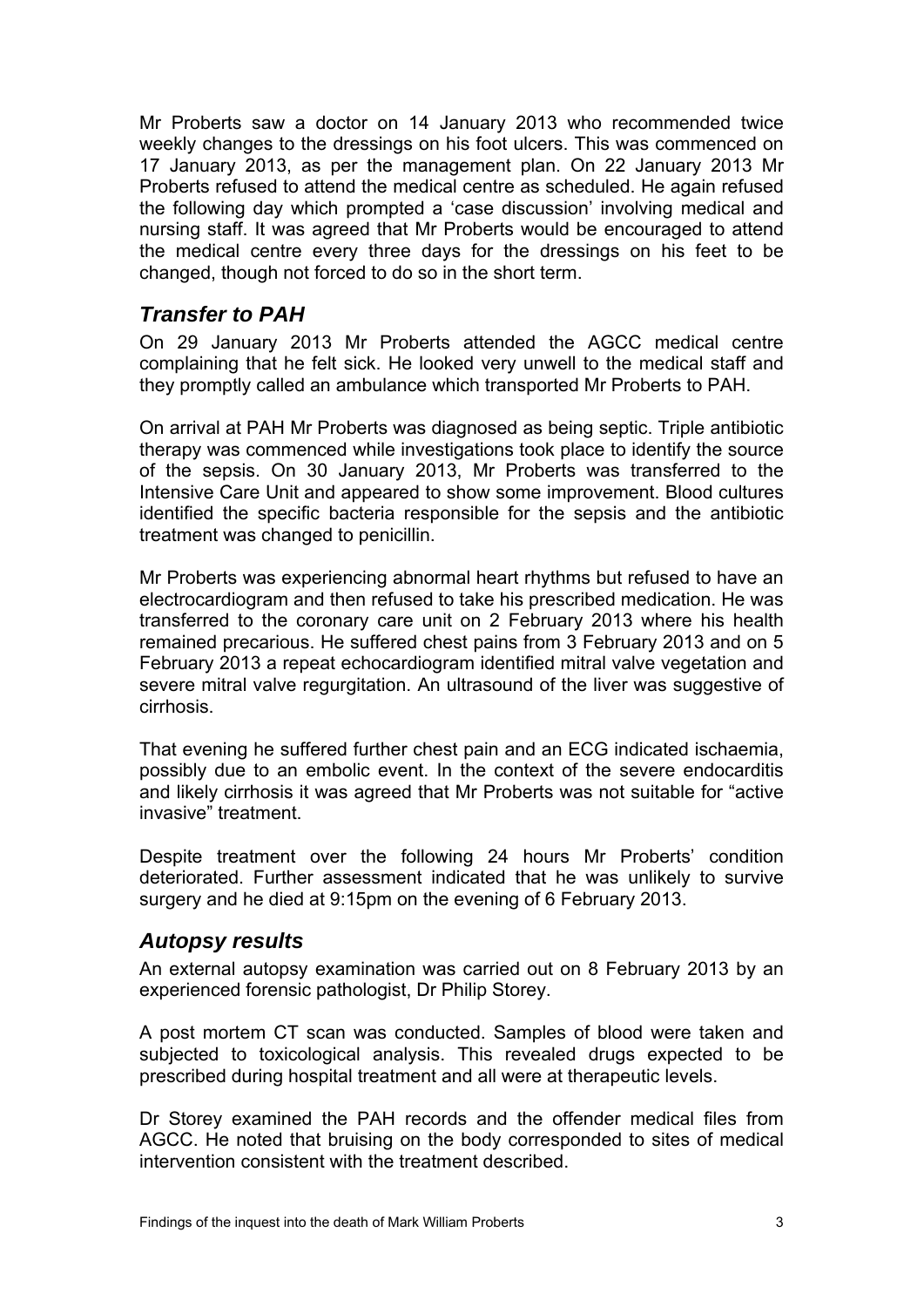Dr Storey noted that the site of infection was not immediately apparent when Mr Proberts arrived at PAH. The echocardiogram showed vegetation on the mitral valve consistent with infective endocarditis. Dr Storey explained:

"*A particularly ominous form of embolism occurs when a fragment or fragments break off and access the coronary arteries....When infective vegetations embolise into these vessels, there is the potential for an acute heart attack. This is what did eventually occur in this man and was responsible for the symptoms he experienced from 03/02/2013 onwards…"* 

Dr Storey issued a certificate listing the cause of death as:

*1(a) Acute coronary syndrome 1(b) Coronary artery embolus 1(c) Infective endocarditis* 

Other significant conditions:

2. *Coronary atherosclerosis; chronic liver disease* 

#### *Medical Review*

The medical records pertaining to Mr Proberts were sent by counsel assisting to the Clinical Forensic Medicine Unit where they were independently reviewed by Dr Anne-Louise Swain.

Dr Swain submitted a report which was tendered at the inquest. In it she summarises some of the more significant aspects of Mr Probert's medical treatment at both AGCC and PAH. In her opinion the medical care provided at both facilities was appropriate in the circumstances. Dr Swain noted that Mr Proberts had refused medical and nursing assistance on a number of occasions. She agreed with the assessments conducted at the time to the effect that Mr Proberts was competent to make such decisions.

## **Conclusions**

I conclude that Mr Proberts died from natural causes. I find that none of the correctional officers or inmates at AGCC caused or contributed to his death.

I am also satisfied, based primarily on the opinion of Dr Swain (and in the absence of any criticism) that the medical care provided to Mr Proberts prior to his death was adequate and appropriate.

## **Findings required by s. 45**

I am required to find, as far as is possible, the medical cause of death, who the deceased person was and when, where and how he came by his death. As a result of considering all of the material contained in the exhibits, I am able to make the following findings: